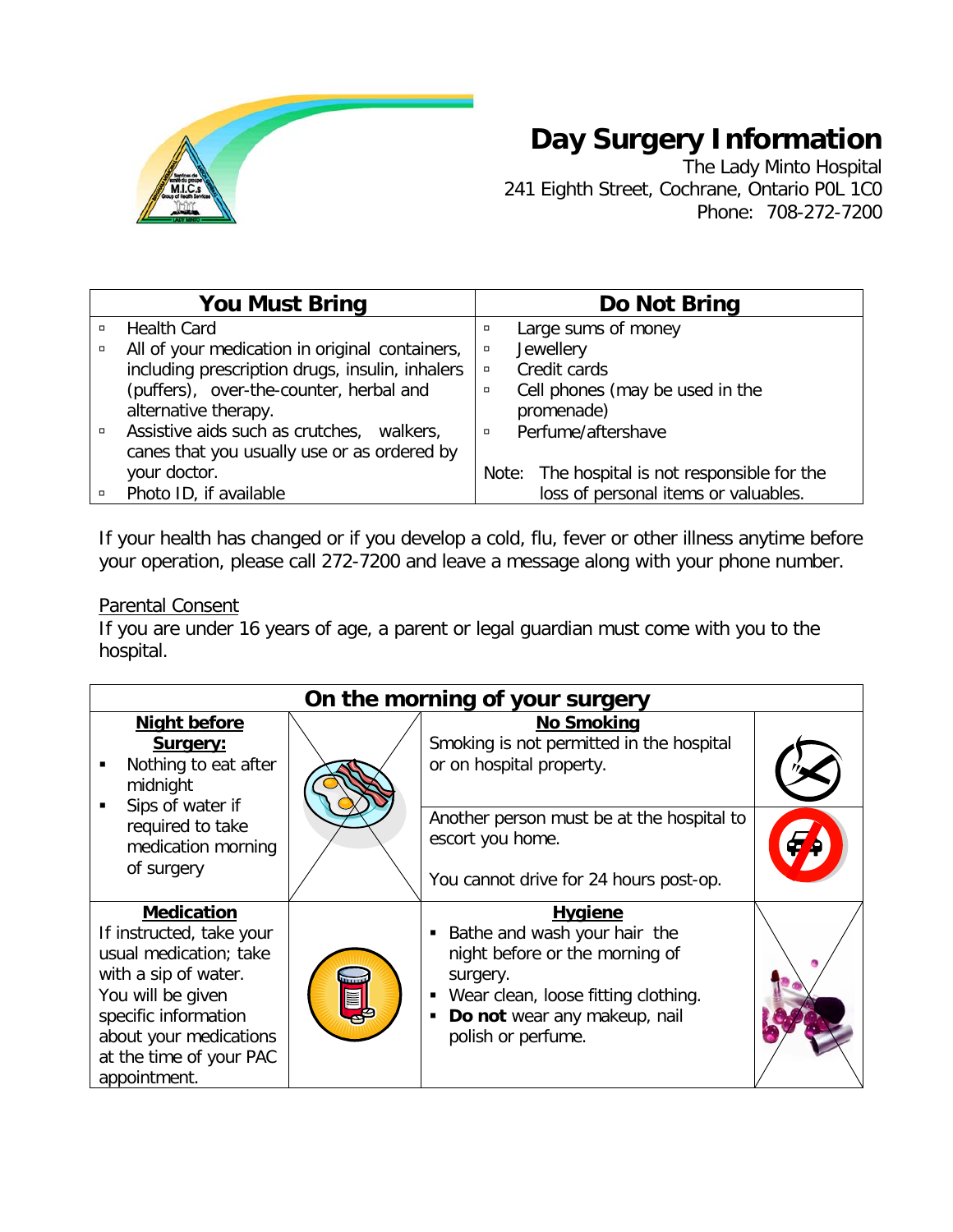# **Before Surgery**

You will come to the Hospital the morning of your surgery and you will usually go home that same day to recover.

#### **When you arrive in the Operating Department a nurse will:**

- a) Give you an ID bracelet. Check that the information on your bracelet is correct. **PLEASE DO NOT REMOVE**
- b) Review your chart.
- c) Take your blood pressure, temperature and pulse.
- d) Ask you to:
	- $\checkmark$  Remove glasses or contacts lenses
	- $\checkmark$  Remove hairpins, barrettes, etc.
	- $\checkmark$  Remove all personal clothing
	- $\checkmark$  Wear a hospital gown (no underwear)
	- $\checkmark$  Leave your dentures in
	- $\checkmark$  Leave your medic alert bracelet on
- e) May start an intravenous in your hand or arm before surgery.
- f) May give you medication that you need before your operation.

#### **To improve safety…**

- The Healthcare workers at Lady Minto Hospital are working hard to make health care safety a priority. Everyone has a role to make health care safe, including you, the patient.
- $\triangleright$  The consent you signed for your surgery/procedure will be reviewed with you. If you have not signed your consent, you will be asked to sign an informed consent which confirms you and your doctor have discussed the surgery including what each other expects and risks associated with the surgery.
- $\triangleright$  The staff responsible for your care will confirm:
	- $\checkmark$  who you are
	- $\checkmark$  what kind of surgery you are having
	- $\checkmark$  the expected part of your body on which surgery is to be performed, including which side will be operated on
- $\triangleright$  You may be asked these questions many times:
	- $\checkmark$  staff will also double-check what you tell them against the documents provided by your doctor's office, including x-rays
	- $\checkmark$  this is being done for **your** safety.
- $\triangleright$  Depending on the type of surgery you are having, the doctor who will perform your surgery (or another member of the health care team) will mark the correct location on your body where the procedure is being performed. This is called site marking and is an important step in ensuring your safety and preventing errors, especially if you are having surgery on one of your arms, legs, hands fingers eyes, ears, etc. The mark or symbol may be made with a skin marking pen.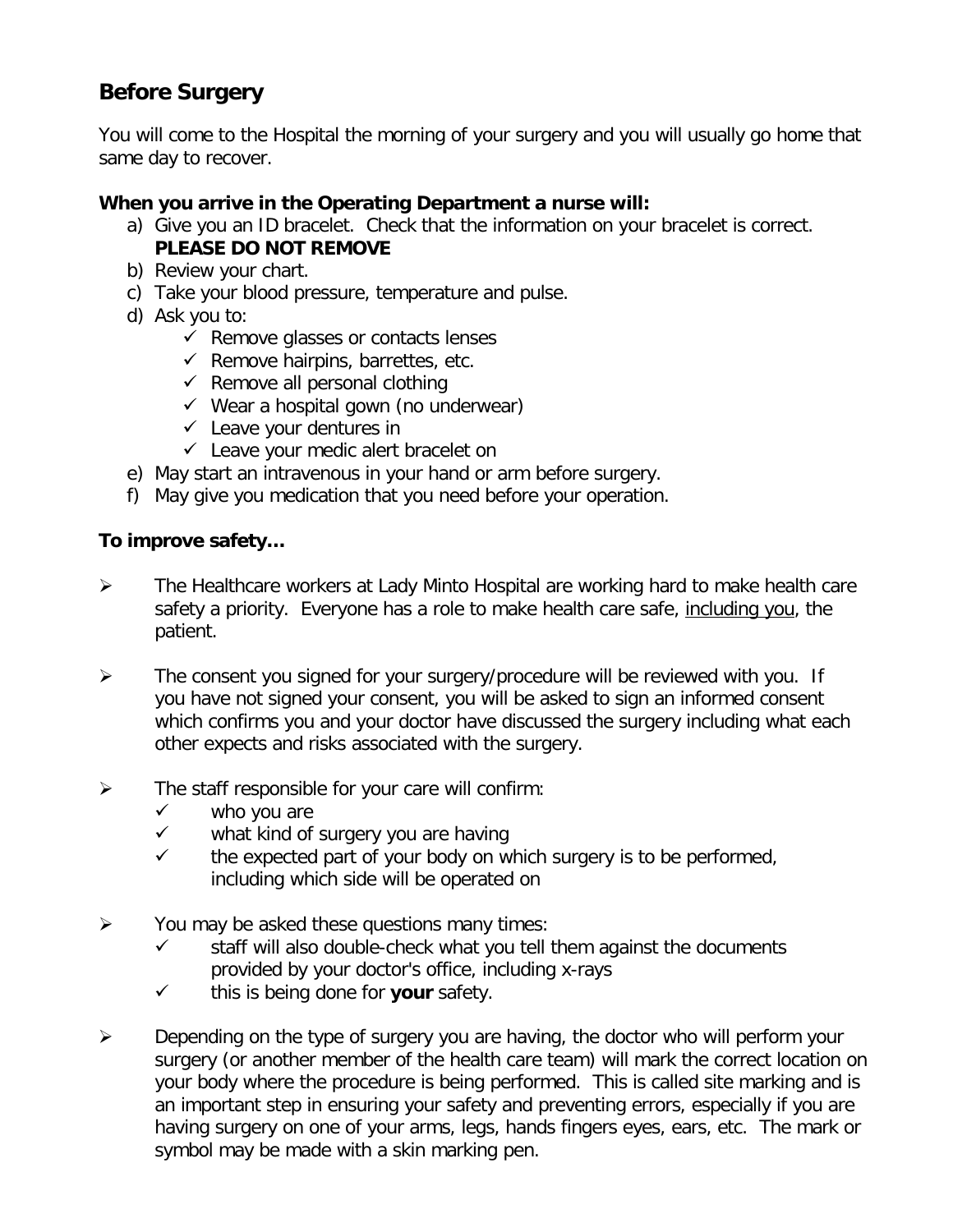- $\triangleright$  The mark will be normally made before you are given any medicine to make you sleepy. If you need to be sedated before the mark can be made, a family member or friend may be asked to oversee the marking of the correct site.
- $\triangleright$  When it is time for your surgery, you will be brought to the Operating Room accompanied by a staff member of the surgical program. In the Operating Room, the nurses will explain the things they are doing, as they get you ready for surgery.
- $\triangleright$  Whenever you are asked to take a medicine, especially a new one, ask what it is for and its side effects. This will help ensure that you are receiving the correct medicine. If you have any questions or concerns about any medicine, you should raise these with your doctor or nurse.

# **After Surgery…**

- $\triangleright$  It is normal to feel a little dizzy and sleepy after an operation. Do not drive or operate machinery for 24 hours. **We will call your family or friend to come and pick you up. You must have someone stay with you overnight.**
- $\triangleright$  Your doctor or nurse will ask you about any pain you may have. The health care team will be assessing your pain/discomfort and providing appropriate relief through medicines and other methods.
- $\triangleright$  Go home and rest for the day.
- $\triangleright$  Eat only a light meal (for example: soup and beverage) for today. Do not drink alcohol for 24 hours after your operation or if you are taking medication for pain relief (ie. Tylenol #3) or any other medication where alcohol use is not advised.
- $\triangleright$  Continue taking your regular prescribed medications at home unless otherwise advised by your Doctor.
- $\triangleright$  You will receive more instructions about your specific operation and recovery from your nurse.